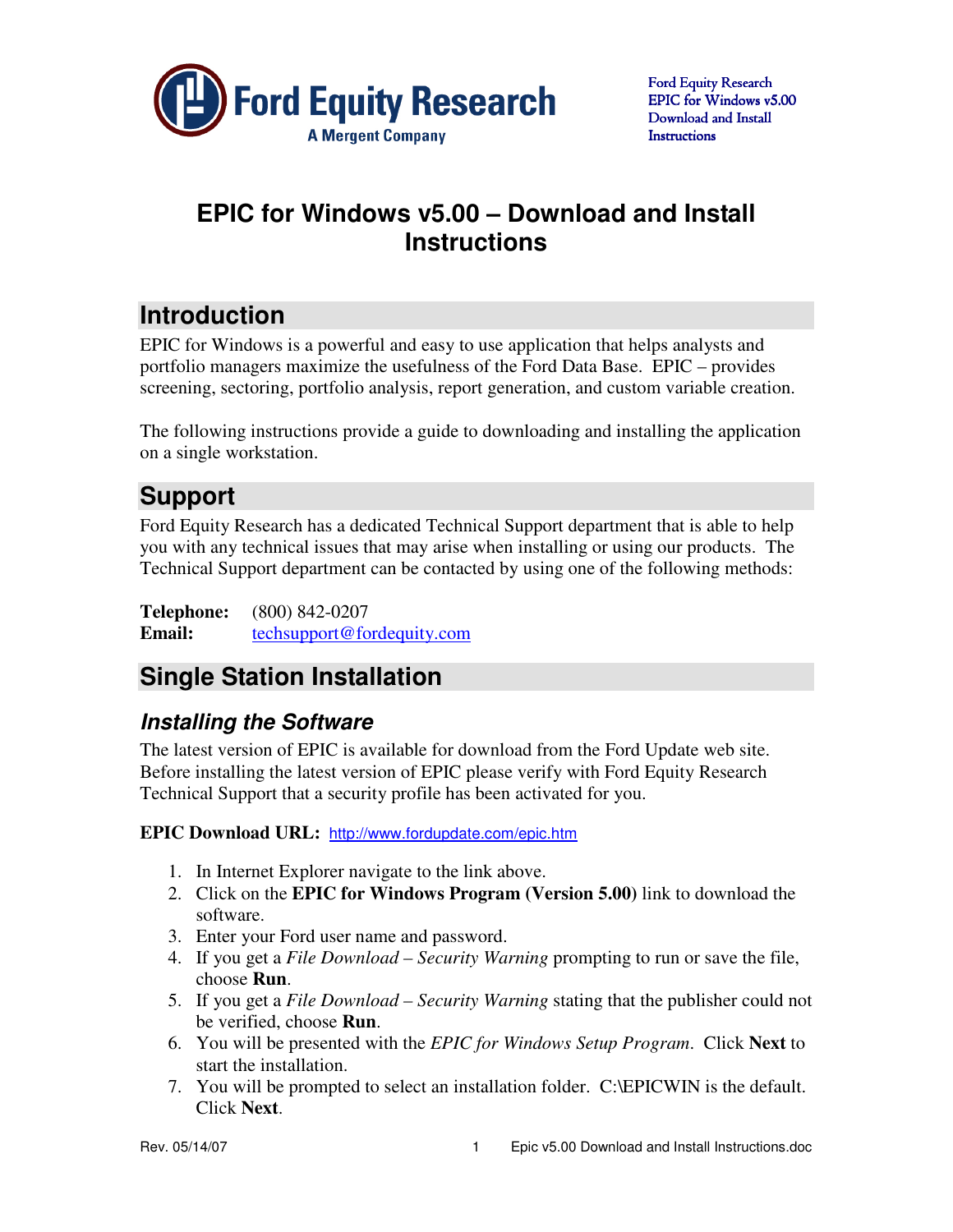

8. Click **Install** to start the installation. When the installation is complete click **Finish**.

### **Opening EPIC for the First Time**

- 1. Click on **Start**, **All Programs**, **Ford Investor Services**, **EPIC for Windows** to start the application.
- 2. The first time that EPIC launches a *Ford FTP* dialogue box will be shown. Enter your Ford User ID and Password then click **OK**.
- 3. Your security token will be retrieved and a *Successful Download* message will be displayed. Click **OK**.
- 4. A warning message may be displayed stating that an EPIC database can not be found. This is normal.

You are now ready to use EPIC.

## **Database Updates**

The value of the EPIC application comes from the data provided from Ford Equity Research on a daily basis. Therefore it is important that the user is able to download the data from Ford's internet site to update EPIC.

The data is available from http://www.fordupdate.com and EPIC can be configured to automatically download the data.

The following steps discuss using EPIC to update the data:

### **Configuring the Update**

Before the database can be updated the *Database Update Information* needs to be configured in EPIC.

- 1. From the Windows **Start** menu click on **All Programs**, **Ford Investor Services**, **EPIC for Windows**.
- 2. From the menu at the top of the EPIC screen select **Options**, **Database Update**. The *Database Update Information* dialogue box will be displayed.
- 3. The *Location of Ford Server and Database File* should be left as default unless instructed by Ford Technical Support.
- 4. The Username and Password fields should be filled in with the account information provided to you by Technical Support.
- 5. Click on the **DB Info** tab.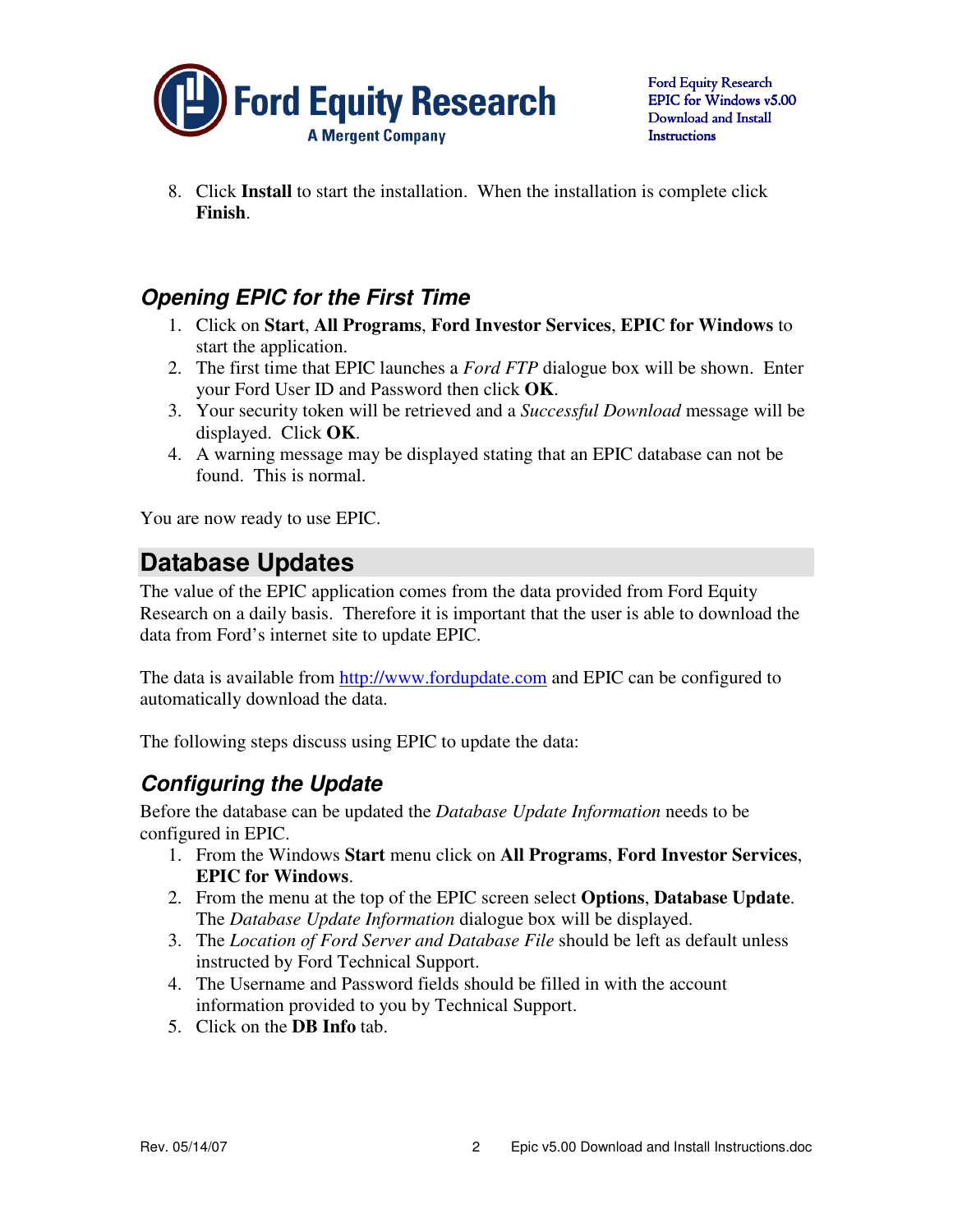

Ford Equity Research EPIC for Windows v5.00 Download and Install **Instructions** 

| <b>Database Update</b>                                                                 |  |  |  |  |  |
|----------------------------------------------------------------------------------------|--|--|--|--|--|
| Server Info DB Info US<br><b>ADR</b>                                                   |  |  |  |  |  |
| Database Information                                                                   |  |  |  |  |  |
| Default Database to Open                                                               |  |  |  |  |  |
| $\overline{\mathbb{U}^{\mathbb{S}}}$                                                   |  |  |  |  |  |
| Get Current DB Button                                                                  |  |  |  |  |  |
| □ Do not prompt to overwrite existing database<br><b>V</b> Download latest US database |  |  |  |  |  |
| Download latest US Financial History database<br>⊽                                     |  |  |  |  |  |
| Download latest ADR database<br>⊽                                                      |  |  |  |  |  |
|                                                                                        |  |  |  |  |  |
|                                                                                        |  |  |  |  |  |
|                                                                                        |  |  |  |  |  |
|                                                                                        |  |  |  |  |  |
|                                                                                        |  |  |  |  |  |
|                                                                                        |  |  |  |  |  |
|                                                                                        |  |  |  |  |  |
|                                                                                        |  |  |  |  |  |
|                                                                                        |  |  |  |  |  |
|                                                                                        |  |  |  |  |  |
|                                                                                        |  |  |  |  |  |
| Cancel<br>0 <u>K</u>                                                                   |  |  |  |  |  |

- 6. If you are subscribed to more that one database type, eg ADR and US, you can select the database that you want to open when you launch EPIC from the *Default Database to Open* drop-down list.
- 7. The download process is configured in the *Get Current DB Button* section. Put a check mark against the databases that you wish to download by clicking in the box to the left.
- 8. Click on a Database tab, eg US. The database configuration will be displayed.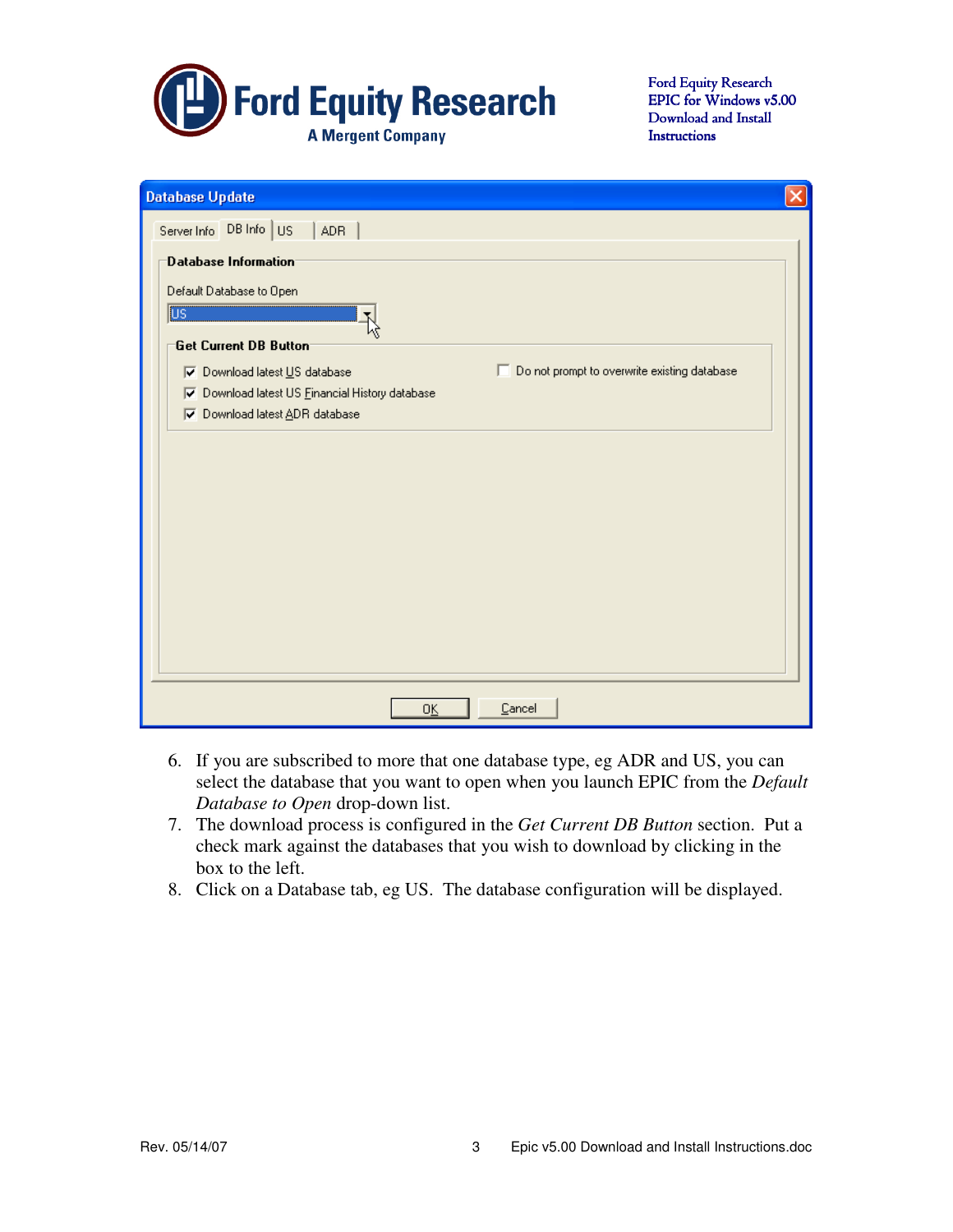

Ford Equity Research EPIC for Windows v5.00 Download and Install **Instructions** 

| <b>Database Update</b>                                                                                           | $\overline{\mathsf{x}}$ |  |  |  |  |
|------------------------------------------------------------------------------------------------------------------|-------------------------|--|--|--|--|
| Server Info   DB Info US<br><b>ADR</b>                                                                           |                         |  |  |  |  |
|                                                                                                                  |                         |  |  |  |  |
| Location for US Database on Local Drive                                                                          |                         |  |  |  |  |
| C:\epicwin\us<br>Browse                                                                                          |                         |  |  |  |  |
| Ⅳ Check for and install latest US database each time EPIC starts                                                 |                         |  |  |  |  |
| $\overline{\mathbf{V}}_k$ [Check for and install latest US Einancial History database each time EPIC starts<br>仪 |                         |  |  |  |  |
| Location for US User Files on Local Drive                                                                        |                         |  |  |  |  |
| C:\epicwin\us<br>$\blacktriangledown$<br>Browse                                                                  |                         |  |  |  |  |
| Location for US Spare Variable Database on Local Drive                                                           |                         |  |  |  |  |
| C:\epicwin\us<br>$\blacktriangledown$<br>Browse                                                                  |                         |  |  |  |  |
|                                                                                                                  |                         |  |  |  |  |
|                                                                                                                  |                         |  |  |  |  |
|                                                                                                                  |                         |  |  |  |  |
|                                                                                                                  |                         |  |  |  |  |
|                                                                                                                  |                         |  |  |  |  |
|                                                                                                                  |                         |  |  |  |  |
|                                                                                                                  |                         |  |  |  |  |
|                                                                                                                  |                         |  |  |  |  |
| Cancel<br>0K                                                                                                     |                         |  |  |  |  |

- 9. If you wish EPIC to check for an updated database automatically every time it starts check the **Check for and install latest US database each time EPIC starts** box. Repeat this step for each database that you wish to update automatically.
- 10. The *Location for Database* should be left as default unless instructed by Technical Support.
- 11. Once the information has been changed click **OK** to save your changes.

### **Updating the Data**

Once the *Database Update Information* is configured the data can be updated.

1. Click on the **Get Current DB** button. A progress dialogue will be displayed for each database that is downloaded. When the download is complete an information box will be displayed with the results.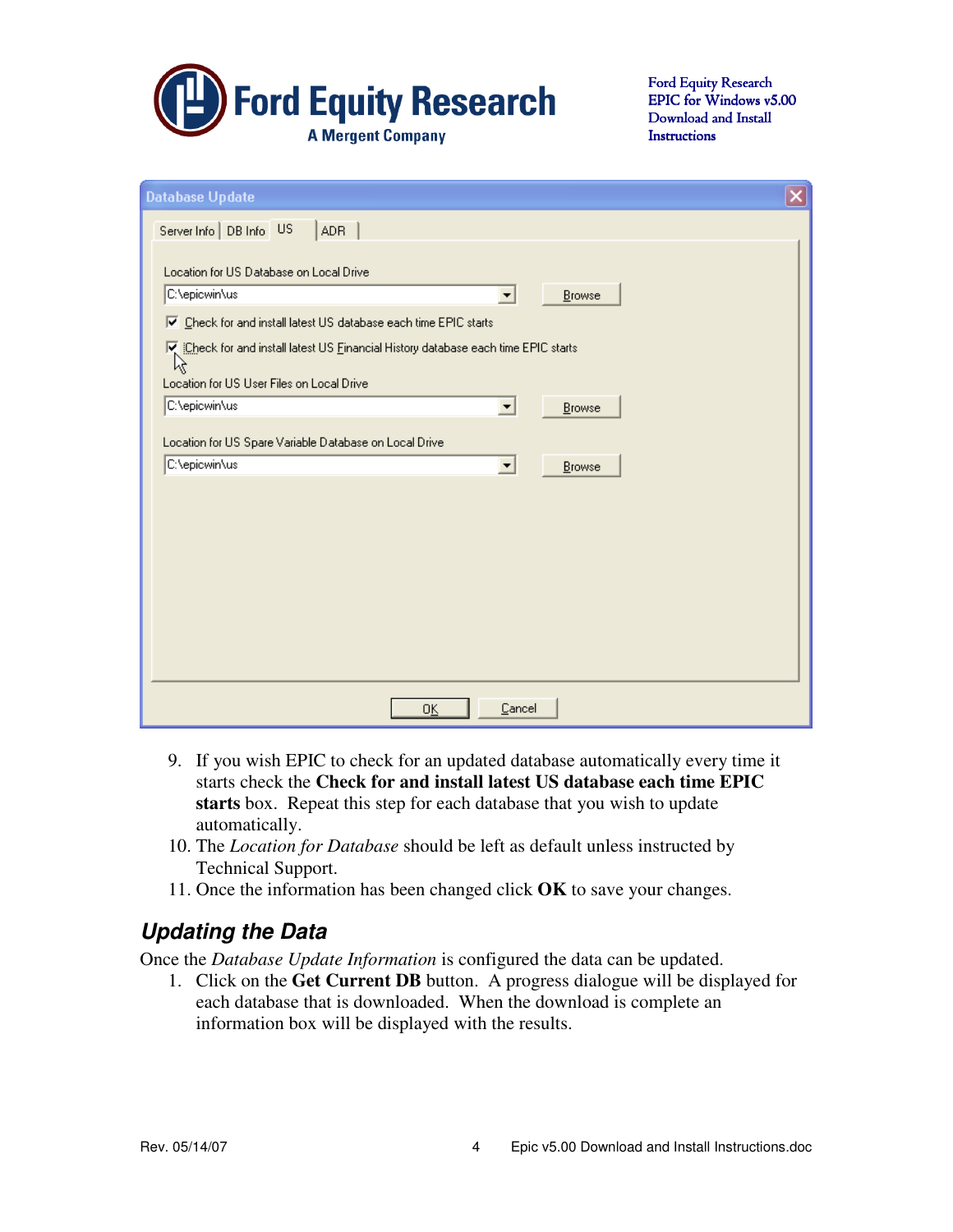

Ford Equity Research EPIC for Windows v5.00 Download and Install **Instructions** 

| <b>Information</b> |                                                   |
|--------------------|---------------------------------------------------|
|                    | US database download successful                   |
|                    | US Financial History database download successful |
|                    | ADR database download successful                  |
|                    |                                                   |

2. Click **OK** to close the *Information* box. The default database will be opened. The database type will be displayed in the window title and the database type will be displayed in the bottom, right hand corner.



#### **Downloading a Previous Database**

Version 5 of Epic introduces the ability to retrieve past databases. The following steps discuss downloading past databases into EPIC:

- 3. Click the **Get Older DB** button.
- 4. The *Select Database Type* dialogue will be displayed. Chose the type of database you wish to download and click **OK**.



- 5. A list of previous databases will be displayed. Highlight the database type you want to download and click **Download**.
- 6. When the download is complete a *Successful Download* message will be displayed. Click **OK**. The downloaded database will be opened.